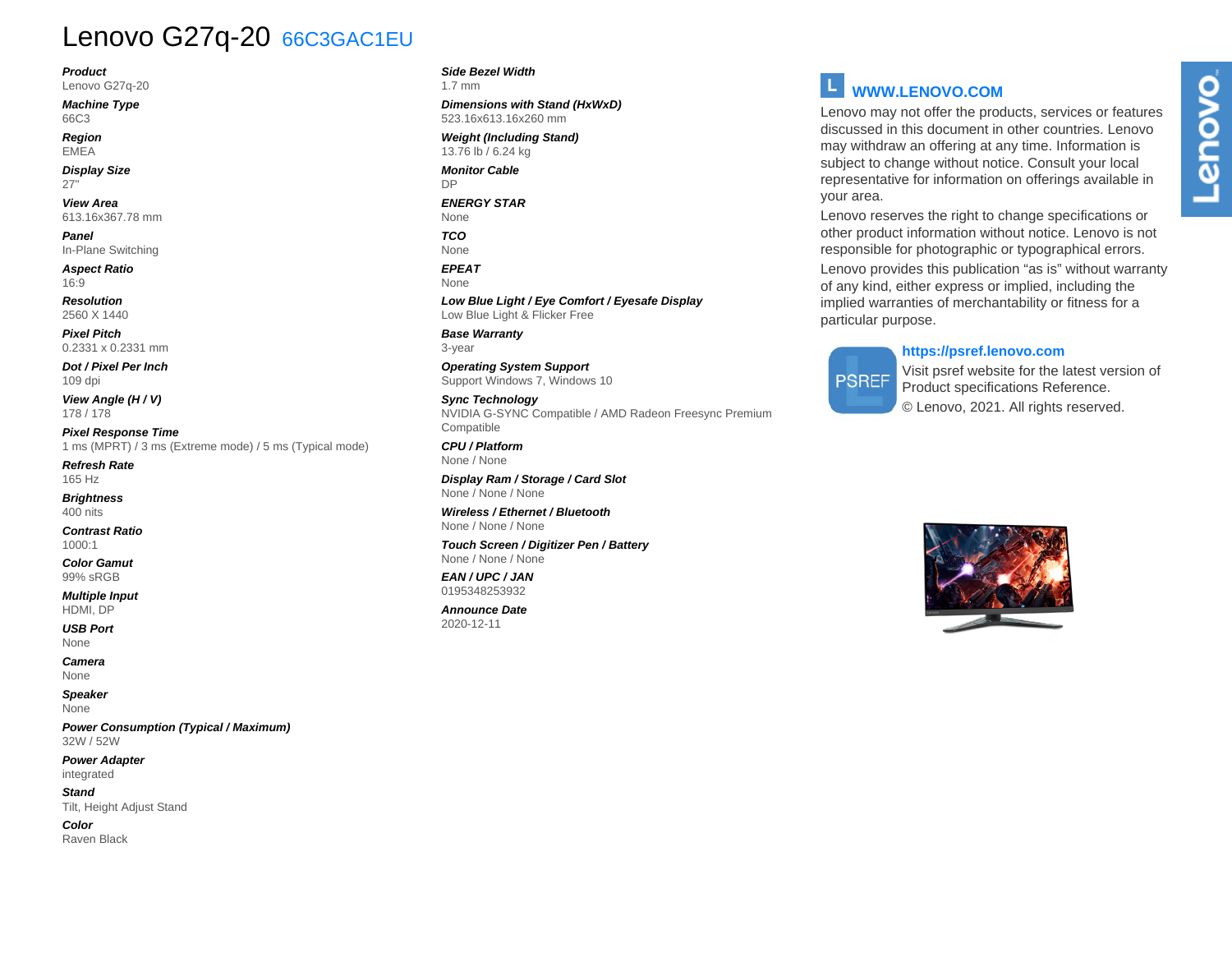## Lenovo G27q-20 Monitor

#### DISPLAY

Panel Size 27-inch

Screen Dimensions 613.16 mm x 367.78 mm

Panel Type 3-side NearEdgeless In-Plane Switching

Active Area 596.74 mm x 335.66 mm

**Backlight WLED** 

Aspect Ratio 16:9

Resolution 2560 X 1440

Pixel Pitch 0.2331 x 0.2331 mm

Dot/Pixel Per Inch (DPI/PPI) 109

Viewing Angle (H x V @ CR 10:1) 178° / 178°

Response Time 1ms (with MPRT2) 3ms (Extreme Mode) 5ms (Normal Mode)

Refresh Rate 165 Hz

Brightness (typical)  $400 \text{ cd/m}^2$ 

Contrast Ratio (typical) 1000:1

1 Requires PC connected over HDMI.

Dynamic Contrast Ratio (typical) 3M:1

Color Gamut 99% sRGB

Color Support (typical) 1.07 Billion

Color Depth 10-bit

HDR Decoding Yes

Anti-glare Yes

#### **CONNECTIVITY**

Video Signal 1 x HDMI 2.0 1 x DP 1.2

Audio Signal  $1 \times$  Audio Out (3.5 mm)

#### SPECIAL FEATURES

Software Yes<sup>4</sup> (Lenovo Artery, Lenovo Display Control Center)

Sync Technology NVIDIA® G-SYNC® Compatible3 AMD Radeon Freesync™ Premium Compatible<sup>5</sup>

#### POWER

Power Consumption (typical/max) 32W / 52W

Power Consumption Sleep/Off Mode  $<$  0.5 $W$ 

Power Consumption Switch-off Mode  $<$  0.3W

Power Supply Internal

Voltage Required AC 100 to 240 V (50–60 Hz)

#### MECHANICAL

Tilt Angle (front/back) -5° / 22°

Lift (max range) 130 mm

VESA Mount Capability Yes (100 x 100 mm)

Kensington Lock Slot Yes

Cable Management Yes

Bezel Color Raven Black

Bezel Width (side) 1.7 mm

Bezel Width (top/bottom) 1.7 / 22.9 mm

#### DIMENSIONS

4This software can only be used with Windows 10. 5AMD Radeon FreeSync™ can only work with AMD Radeon™

Size Packed (D x H x W, mm/inch) 159.0 x 478.0 x 868.0mm / 6.26 x 18.82 x 34.17 inches

Size Unpacked w/ Stand (D x H x W, mm/inch) (lowest position) 260.0 x 393.2 x 613.2mm / 10.24 x 15.48 x 24.14 inches

Size Unpacked w/ Stand (D x H x W, mm/inch) (highest position) 260.0 x 523.2 x 613.2mm / 10.24 x 20.60 x 24.14 inches

Size Unpacked w/o Stand (head only) (D x H x W)(mm/inch) 51.1 x 367.8 x 613.2mm / 2.01 x 14.48 x 24.14 inches

Weight Packed (kg/lb) 8.55 kg / 18.85 lbs.

Weight Unpacked (kg/lb) 6.24 kg / 13.76 lbs.

Weight Unpacked (monitor head only) (kg/lb) 3.98 kg / 8.78 lbs.

#### WHAT'S IN THE BOX

Monitor with stand 1 x Power cable (1.8m) 1 x DP cable (1.8m) Warranty booklet Quick setup guide

#### **CERTIFICATION**

**CCC** Yes

RoHS (EU 2002/95/EC) Yes

Windows Certification Windows 7, Windows 10

China Energy Efficiency Standard Tier 2

TÜV Rheinland Low Blue Light Yes

TÜV Rheinland Flicker Free Yes



2MPRT of 1ms is based on internal testing conditions. Actual Response Time may vary based on operating conditions.

3NVIDIA® G-SYNC® Compatible works only with Compatible NVIDIA® GeForce® graphics card

Depending on many factors such as the processing capability of peripheral devices, file attributes, and other factors related to system configuration and operating environments, the actual transfer rate using the various USB connectors on this device will vary and is typically slower than the data rates as defined by the respective USB specifications: - 5 Gbit/s for USB 3.1 Gen1; 10 Gbit/s for USB 3.1 Gen2 & 20 Gbit/s for USB 3.2.

series graphics card

@ 2021 Lenovo. All rights reserved. These products are available while supplies last. Prices shown are subject to change without notice. For any questions concerning price, please contact your Lenovo Account Executive. Len not responsible for photographic or typographic errors. Warranty: For a copy of applicable warranties, write to: Warranty Information, 500 Park Offices Drive, RTP, NC 27709, Attn: Dept. ZPYA/B600, Lenoyo makes no represent or warranty regarding third-party products or services. Trademarks: Lenovo, the Lenovo logo, Rescue and Recovery, ThinkPad, ThinkCentre, ThinkStation, ThinkVantage, and ThinkVision are trademarks or registered trademarks o Lenovo. Microsoft, Windows, and Vista are registered trademarks of Microsoft Corporation. Other company, product, and service names may be trademarks or service marks of others.

Specifications may vary depending upon region.